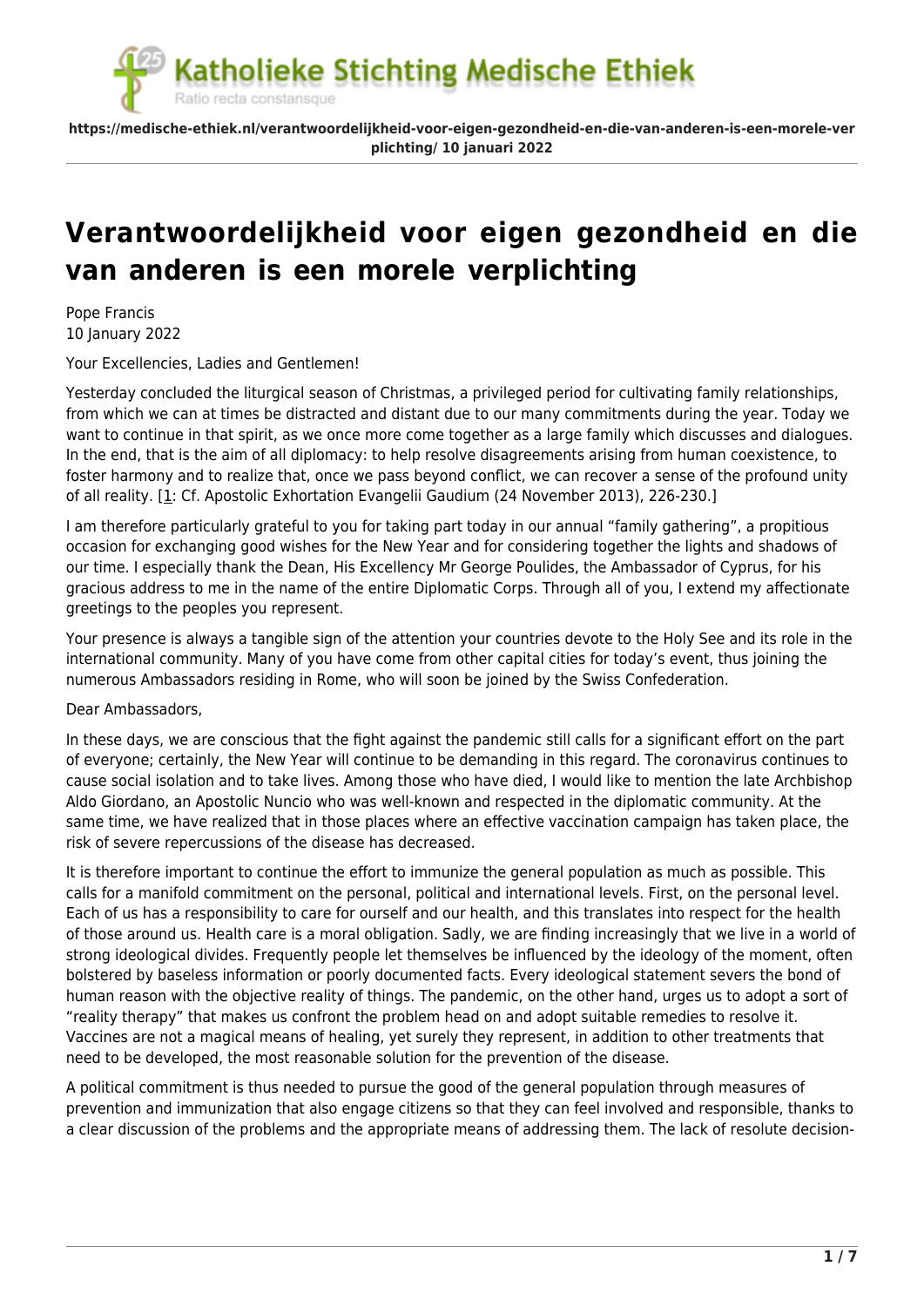Ratio recta constansque

## **https://medische-ethiek.nl/verantwoordelijkheid-voor-eigen-gezondheid-en-die-van-anderen-is-een-morele-ver plichting/ 10 januari 2022**

making and clear communication generates confusion, creates mistrust and undermines social cohesion, fueling new tensions. The result is a "social relativism" detrimental to harmony and unity.

In the end, a comprehensive commitment on the part of the international community is necessary, so that the entire world population can have equal access to essential medical care and vaccines. We can only note with regret that, for large areas of the world, universal access to health care remains an illusion. At this grave moment in the life of humanity, I reiterate my appeal that governments and concerned private entities demonstrate a sense of responsibility, developing a coordinated response at every level (local, national, regional, global), through new models of solidarity and tools to strengthen the capabilities of those countries in greatest need. In particular, I would urge all states, who are working to establish an international instrument on pandemic preparedness and response under the aegis of the World Health Organization, to adopt a policy of generous sharing as a key principle to guarantee everyone access to diagnostic tools, vaccines and drugs. Likewise, it is appropriate that institutions such as the World Trade Organization and the World Intellectual Property Organization adapt their legal instruments lest monopolistic rules constitute further obstacles to production and to an organized and consistent access to healthcare on a global level.

### Dear Ambassadors,

Last year, thanks also to the lessening of the restrictions put in place in 2020, I had occasion to receive many Heads of State and Governments, as well as various civil and religious authorities.

Among those many meetings, I would like to mention that of 1 July 2021, devoted to reflection and prayer for Lebanon. To the beloved Lebanese people, who are working to find a solution to the economic and political crisis that has gripped the nation, I wish today to renew my closeness and my prayers. At the same time, I trust that necessary reforms and the support of the international community will help the country to persevere in its proper identity as a model of peaceful coexistence and brotherhood among the different religions.

In the course of 2021, I was also able to resume my Apostolic Journeys. In March, I had the joy of travelling to Iraq. Providence willed this, as a sign of hope after years of war and terrorism. The Iraqi people have the right to regain their dignity and to live in peace. Their religious and cultural roots go back thousands of years: Mesopotamia is a cradle of civilization; it is from there that God called Abraham to inaugurate the history of salvation.

In September, I travelled to Budapest for the conclusion of the International Eucharistic Congress, and thereafter to Slovakia. It was an opportunity for me to meet with the Catholic faithful and Christians of other confessions, and to dialogue with the Jewish community. I likewise travelled to Cyprus and Greece, a Journey that remains vivid in my memory. That visit allowed me to deepen ties with our Orthodox brothers and to experience the fraternity existing between the various Christian confessions.

A very moving part of that Journey was my visit to the island of Lesbos, where I was able to see at first hand the generosity of all those working to provide hospitality and assistance to migrants, but above all, to see the faces of the many children and adults who are guests of these centres of hospitality. Their eyes spoke of the effort of their journey, their fear of an uncertain future, their sorrow for the loved ones they left behind and their nostalgia for the homeland they were forced to depart. Before those faces, we cannot be indifferent or hide behind walls and barbed wires under the pretext of defending security or a style of life. This we cannot do.

Consequently, I thank all those individuals and governments working to ensure that migrants are welcomed and protected, and to support their human promotion and integration in the countries that have received them. I am aware of the difficulties that some states encounter in the face of a large influx of people. No one can be asked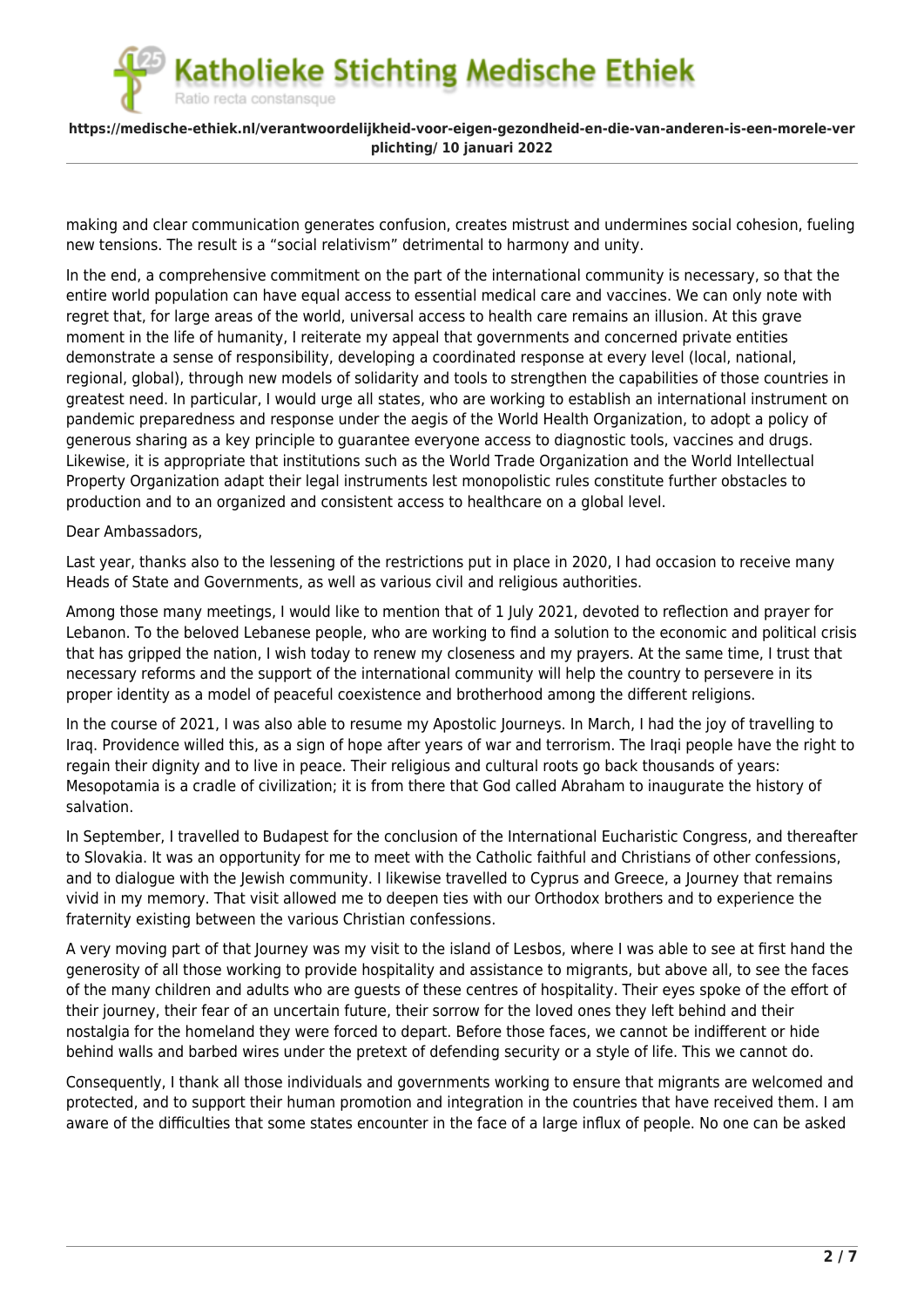Ratio recta constansque

### **https://medische-ethiek.nl/verantwoordelijkheid-voor-eigen-gezondheid-en-die-van-anderen-is-een-morele-ver plichting/ 10 januari 2022**

to do what is impossible for them, yet there is a clear difference between accepting, albeit in a limited way, and rejecting completely.

There is a need to overcome indifference and to reject the idea that migrants are a problem for others. The results of this approach are evident in the dehumanization of those migrants concentrated in hotspots where they end up as easy prey to organized crime and human traffickers, or engage in desperate attempts to escape that at times end in death. Sadly, we must also note that migrants are themselves often turned into a weapon of political blackmail, becoming a sort of "bargaining commodity" that deprives them of their dignity.

Here I would like to renew my gratitude to the Italian authorities, thanks to whom several persons were able to come with me to Rome from Cyprus and Greece. This was a simple yet meaningful gesture. To the Italian people, who suffered greatly at the beginning of the pandemic, but who have also shown encouraging signs of recovery, I express my heartfelt hope that they will always maintain their characteristic spirit of generosity, openness and solidarity.

At the same time, I consider it essential that the European Union arrive at internal cohesion in handling migration movements, just as it did in dealing with the effects of the pandemic. There is a need to adopt a coherent and comprehensive system for coordinating policies on migration and asylum, with a view to sharing responsibility for the reception of migrants, the review of requests for asylum, and the redistribution and integration of those who can be accepted. The capacity to negotiate and discover shared solutions is one of the strong points of the European Union; it represents a sound model for a farsighted approach to the global challenges before us.

Nonetheless, the migration issue does not regard Europe alone, even though it is especially affected by waves of migrants coming from Africa and from Asia. In recent years, we have witnessed, among others, an exodus of Syrian refugees and, more recently, the many people who have fled Afghanistan. Nor can we overlook the massive migration movements on the American continent, which press upon the border between Mexico and the United States of America. Many of those migrants are Haitians fleeing the tragedies that have struck their country in recent years.

The issue of migration, together with the pandemic and climate change, has clearly demonstrated that we cannot be saved alone and by ourselves: the great challenges of our time are all global. It is thus troubling that, alongside the greater interconnection of problems, we are seeing a growing fragmentation of solutions. It is not uncommon to encounter unwillingness to open windows of dialogue and spaces of fraternity; this only fuels further tensions and divisions, as well as a generalized feeling of uncertainty and instability. What is needed instead is a recovery of our sense of shared identity as a single human family. The alternative can only be growing isolation, marked by a reciprocal rejection and refusal that further endangers multilateralism, the diplomatic style that has characterized international relations from the end of the Second World War to the present time.

For some time now, multilateral diplomacy has been experiencing a crisis of trust, due to the reduced credibility of social, governmental and intergovernmental systems. Important resolutions, declarations and decisions are frequently made without a genuine process of negotiation in which all countries have a say. This imbalance, now dramatically evident, has generated disaffection towards international agencies on the part of many states; it also weakens the multilateral system as a whole, with the result that it becomes less and less effective in confronting global challenges.

The diminished effectiveness of many international organizations is also due to their members entertaining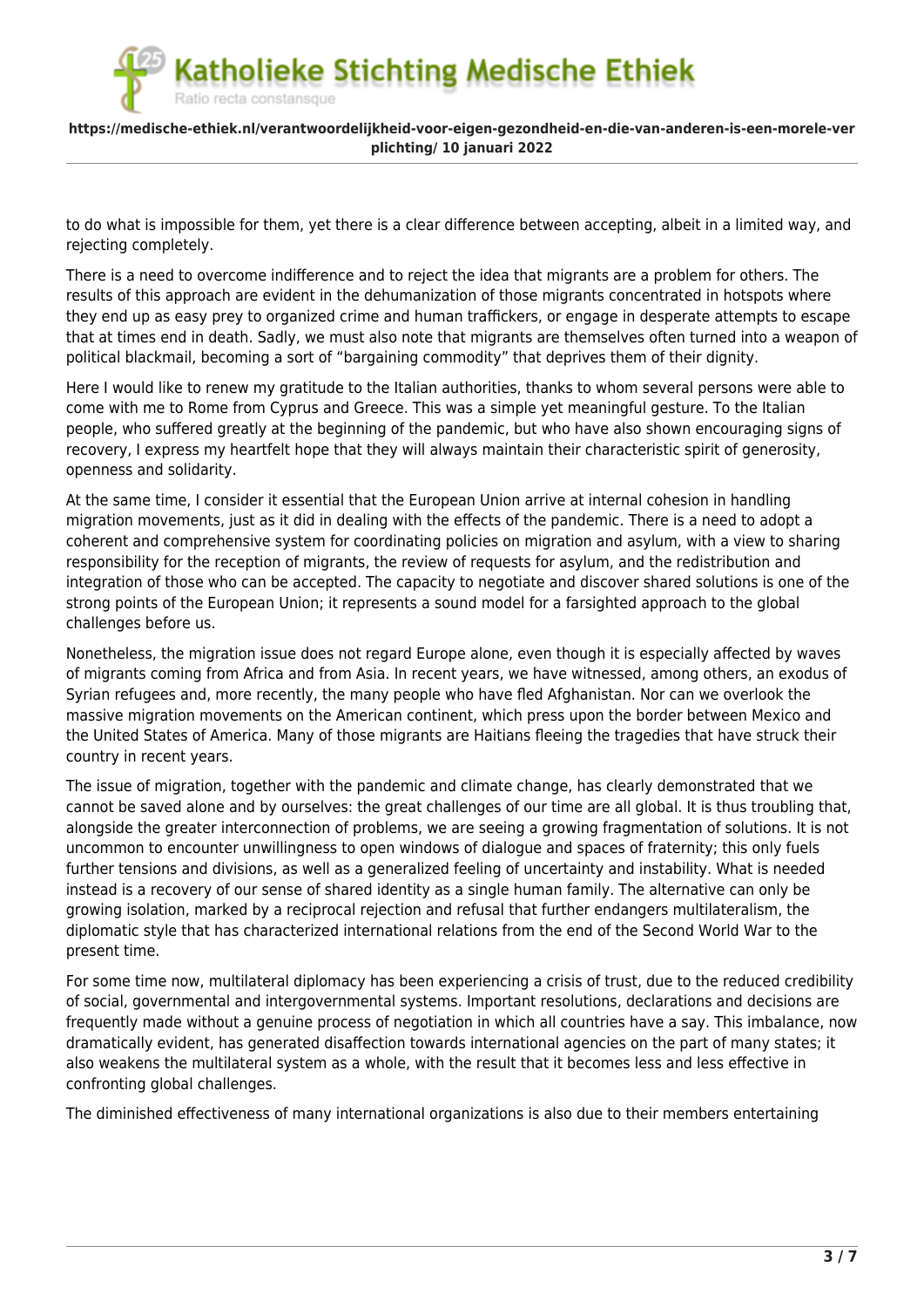Ratio recta constansque

## **https://medische-ethiek.nl/verantwoordelijkheid-voor-eigen-gezondheid-en-die-van-anderen-is-een-morele-ver plichting/ 10 januari 2022**

differing visions of the ends they wish to pursue. Not infrequently, the centre of interest has shifted to matters that by their divisive nature do not strictly belong to the aims of the organization. As a result, agendas are increasingly dictated by a mindset that rejects the natural foundations of humanity and the cultural roots that constitute the identity of many peoples. As I have stated on other occasions, I consider this a form of ideological colonization, one that leaves no room for freedom of expression and is now taking the form of the "cancel culture" invading many circles and public institutions. Under the guise of defending diversity, it ends up cancelling all sense of identity, with the risk of silencing positions that defend a respectful and balanced understanding of various sensibilities. A kind of dangerous "one-track thinking" [pensée unique] is taking shape, one constrained to deny history or, worse yet, to rewrite it in terms of present-day categories, whereas any historical situation must be interpreted in the light of a hermeneutics of that particular time, not that of today.

Multilateral diplomacy is thus called to be truly inclusive, not canceling but cherishing the differences and sensibilities that have historically marked various peoples. In this way, it will regain credibility and effectiveness in facing the challenges to come, which will require humanity to join together as one great family that, starting from different viewpoints, should prove capable of finding common solutions for the good of all. This calls for reciprocal trust and willingness to dialogue; it entails "listening to one another, sharing different views, coming to agreement and walking together". [[2](#page--1-0): Message for the 2022 World Day of Peace (8 December 2021), 2.] Indeed, "dialogue is the best way to realize what ought always to be affirmed and respected apart from any ephemeral consensus". [[3:](#page--1-0) Encyclical Letter Fratelli Tutti (3 October 2020), 211.] Nor should we overlook "the existence of certain enduring values". [[4](#page--1-0): Ibid.] Those are not always easy to discern, but their acceptance "makes for a robust and solid social ethics. Once those fundamental values are adopted through dialogue and consensus, we realize that they rise above consensus". [[5:](#page--1-0) Ibid.] Here I wish to mention in particular the right to life, from conception to its natural end, and the right to religious freedom.

In this regard, in recent years we have seen a growing collective awareness of the urgent need to care for our common home, which is suffering from the constant and indiscriminate exploitation of its resources. Here I think especially of the Philippines, struck in these last weeks by a devastating typhoon, and of other nations in the Pacific, made vulnerable by the negative effects of climate change, which endanger the lives of their inhabitants, most of whom are dependent on agriculture, fishing and natural resources.

Precisely this realization should impel the international community as a whole to discover and implement common solutions. None may consider themselves exempt from this effort, since all of us are involved and affected in equal measure. At the recent COP26 in Glasgow, several steps were made in the right direction, even though they were rather weak in light of the gravity of the problem to be faced. The road to meeting the goals of the Paris Agreement is complex and appears to be long, while the time at our disposal is shorter and shorter. Much still remains to be done, and so 2022 will be another fundamental year for verifying to what extent and in what ways the decisions taken in Glasgow can and should be further consolidated in view of COP27, planned for Egypt next November.

## Your Excellencies, Ladies and Gentlemen!

Dialogue and fraternity are two essential focal points in our efforts to overcome the crisis of the present moment. Yet "despite numerous efforts aimed at constructive dialogue between nations, the deafening noise of war and conflict is intensifying". [[6:](#page--1-0) Message for the 2022 World Day of Peace, 1.] The entire international community must address the urgent need to find solutions to endless conflicts that at times appear as true proxy wars.

I think first of Syria, where the country's rebirth does not yet clearly appear on the horizon. Even today, the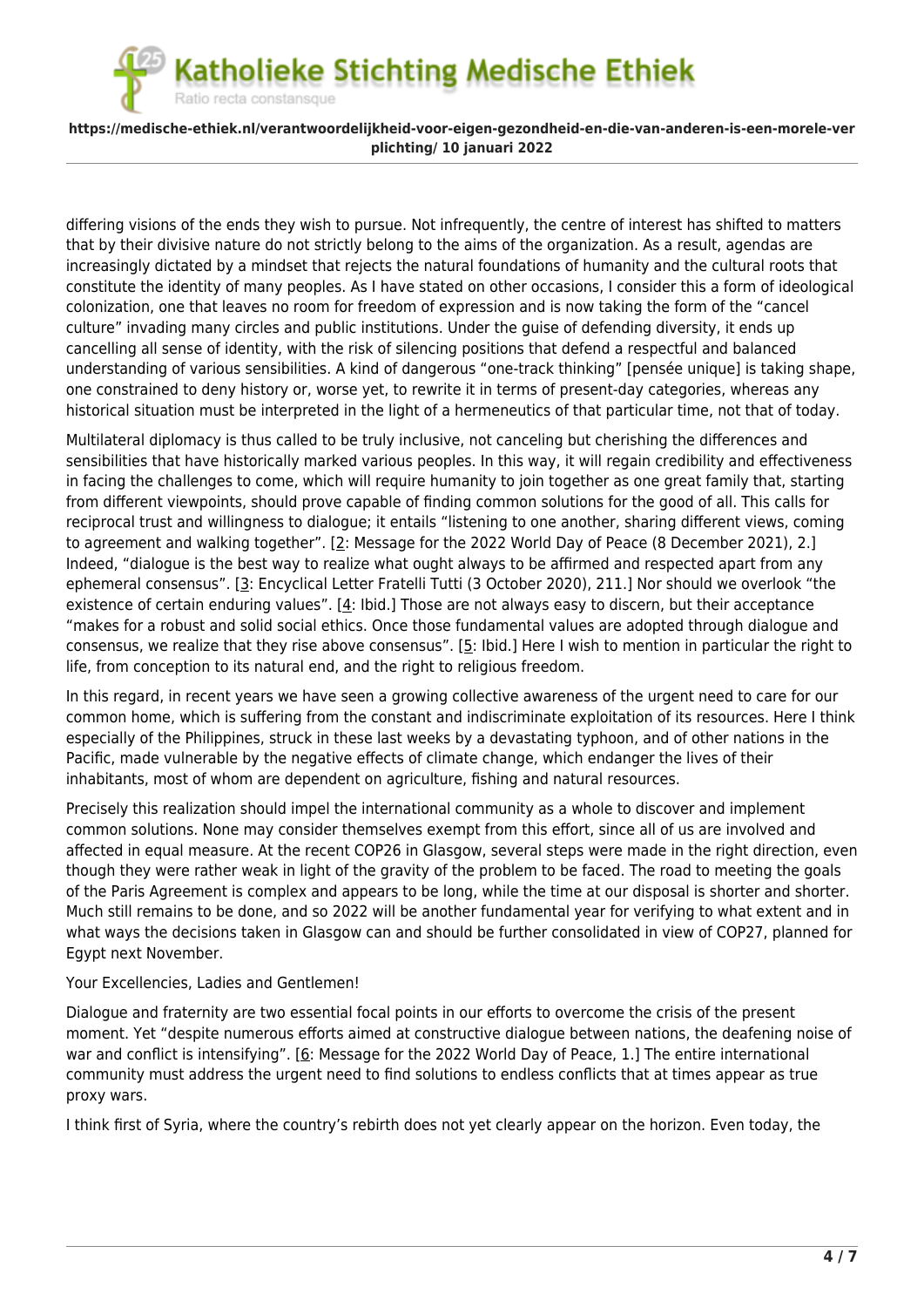### **https://medische-ethiek.nl/verantwoordelijkheid-voor-eigen-gezondheid-en-die-van-anderen-is-een-morele-ver plichting/ 10 januari 2022**

Ratio recta constansque

Syrian people mourn their dead and the loss of everything, and continue to hope for a better future. Political and constitutional reforms are required for the country to be reborn, but the imposition of sanctions should not strike directly at everyday life, in order to provide a glimmer of hope to the general populace, increasingly caught in the grip of poverty.

Nor can we overlook the conflict in Yemen, a human tragedy that has gone on for years, silently, far from the spotlight of the media and with a certain indifference on the part of the international community, even as it continues to claim numerous civil victims, particularly women and children.

In the past year, no steps forward were made in the peace process between Israel and Palestine. I would truly like to see these two peoples rebuild mutual trust and resume speaking directly to each other, in order to reach the point where they can live in two states, side by side, in peace and security, without hatred and resentment, but the healing born of mutual forgiveness.

Other sources of concern are the institutional tensions in Libya, the episodes of violence by international terrorism in the Sahel region, and the internal conflicts in Sudan, South Sudan and Ethiopia, where there is need "to find once again the path of reconciliation and peace through a forthright encounter that places the needs of the people above all else". [\[7](#page--1-0): Urbi et Orbi Message, 25 December 2021.]

Profound situations of inequality and injustice, endemic corruption and various forms of poverty that offend the dignity of persons also continue to fuel social conflicts on the American continent, where growing polarization is not helping to resolve the real and pressing problems of its people, especially those who are most poor and vulnerable.

Reciprocal trust and readiness to engage in calm discussion should also inspire all parties at stake, so that acceptable and lasting solutions can be found in Ukraine and in the southern Caucasus, and the outbreak of new crises can be avoided in the Balkans, primarily in Bosnia and Herzegovina.

Dialogue and fraternity are all the more urgently needed for dealing wisely and effectively with the crisis which for almost a year now has affected Myanmar; its streets, once places of encounter, are now the scene of fighting that does not spare even houses of prayer.

Naturally, these conflicts are exacerbated by the abundance of weapons on hand and the unscrupulousness of those who make every effort to supply them. At times, we deceive ourselves into thinking that these weapons serve to dissuade potential aggressors. History and, sadly, even daily news reports, make it clear that this is not the case. Those who possess weapons will eventually use them, since as Saint Paul VI observed, "a person cannot love with offensive weapons in his hands". [[8](#page--1-0): Address to the United Nations (4 October 1965), 5.] Furthermore, "When we yield to the logic of arms and distance ourselves from the practice of dialogue, we forget to our detriment that, even before causing victims and ruination, weapons can create nightmares". [\[9:](#page--1-0) Meeting for Peace, Hiroshima, 24 November 2019.] Today these concerns have become even more real, if we consider the availability and employment of autonomous weapon systems that can have terrible and unforeseen consequences, and should be subject to the responsibility of the international community.

Among the weapons humanity has produced, nuclear arms are of particular concern. At the end of December last, the Tenth Review Conference of the parties to the Treaty on the Non-Proliferation of Nuclear Weapons, which was to meet in New York in these days, was once again postponed due to the pandemic. A world free of nuclear arms is possible and necessary. I therefore express my hope that the international community will view that Conference as an opportunity to take a significant step in this direction. The Holy See continues steadfastly to maintain that in the twenty-first century nuclear arms are an inadequate and inappropriate means of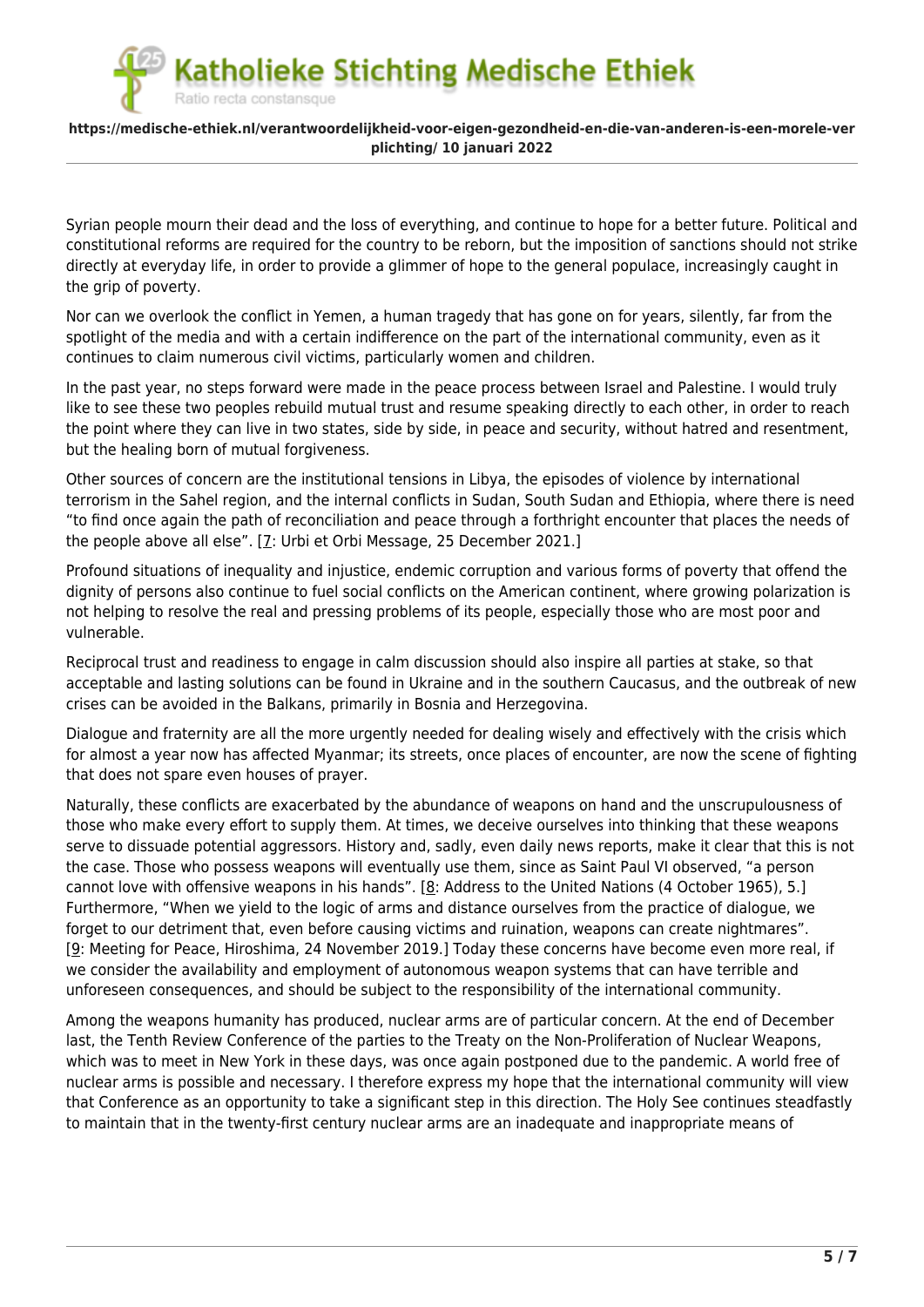### **https://medische-ethiek.nl/verantwoordelijkheid-voor-eigen-gezondheid-en-die-van-anderen-is-een-morele-ver plichting/ 10 januari 2022**

responding to security threats, and that possession of them is immoral. Their production diverts resources from integral human development and their employment not only has catastrophic humanitarian and environmental consequences, but also threatens the very existence of humanity.

The Holy See likewise considers it important that the resumption of negotiations in Vienna on the nuclear accord with Iran (the Joint Comprehensive Plan of Action) achieve positive results, in order to guarantee a more secure and fraternal world.

### Dear Ambassadors!

Ratio recta constansque

In my Message for the World Day of Peace celebrated on 1 January last, I sought to highlight several factors that I consider essential for promoting a culture of dialogue and fraternity.

Education holds a special place, since it trains the younger generation, the future and hope of the world. Education is in fact the primary vehicle of integral human development, for it makes individuals free and responsible. [[10:](#page--1-0) Cf. Message for the 2022 World Day of Peace, 3.] The educational process is slow and laborious, and can lead at times to discouragement, but we can never abandon it. It is an outstanding expression of dialogue, for no true education can lack a dialogical structure. Education likewise gives rise to culture and builds bridges of encounter between peoples. The Holy See wished to stress the importance of education also by its participation in Expo 2021 in Dubai, with a pavilion inspired by the theme of the Expo: "Connecting Minds, Creating the Future".

The Catholic Church has always recognized and valued the role of education in the spiritual, moral and social growth of the young. It pains me, then, to acknowledge that in different educational settings – parishes and schools – the abuse of minors has occurred, resulting in serious psychological and spiritual consequences for those who experienced them. These are crimes, and they call for a firm resolve to investigate them fully, examining each case to ascertain responsibility, to ensure justice to the victims and to prevent similar atrocities from taking place in the future.

Despite the gravity of such acts, no society can ever abdicate its responsibility for education. Yet, regrettably, state budgets often allocate few resources for education, which tends to be viewed as an expense, instead of the best possible investment for the future.

The pandemic prevented many young people from attending school, to the detriment of their personal and social development. Modern technology enabled many young people to take refuge in virtual realities that create strong psychological and emotional links but isolate them from others and the world around them, radically modifying social relationships. In making this point, I in no way intend to deny the usefulness of technology and its products, which make it possible for us to connect with one another easily and quickly, but I do appeal urgently that we be watchful lest these instruments substitute for true human relationships at the interpersonal, familial, social and international levels. If we learn to isolate ourselves at an early age, it will later prove more difficult to build bridges of fraternity and peace. In a world where there is just "me", it is difficult to make room for "us".

The second thing that I would like to mention briefly is labour, "an indispensable factor in building and keeping peace. Labour is an expression of ourselves and our gifts, but also of our commitment, self-investment and cooperation with others, since we always work with or for someone else. Seen in this clearly social perspective, the workplace enables us to learn to make our contribution towards a more habitable and beautiful world". [\[11](#page--1-0): Message for the 2022 World Day of Peace, 4.]